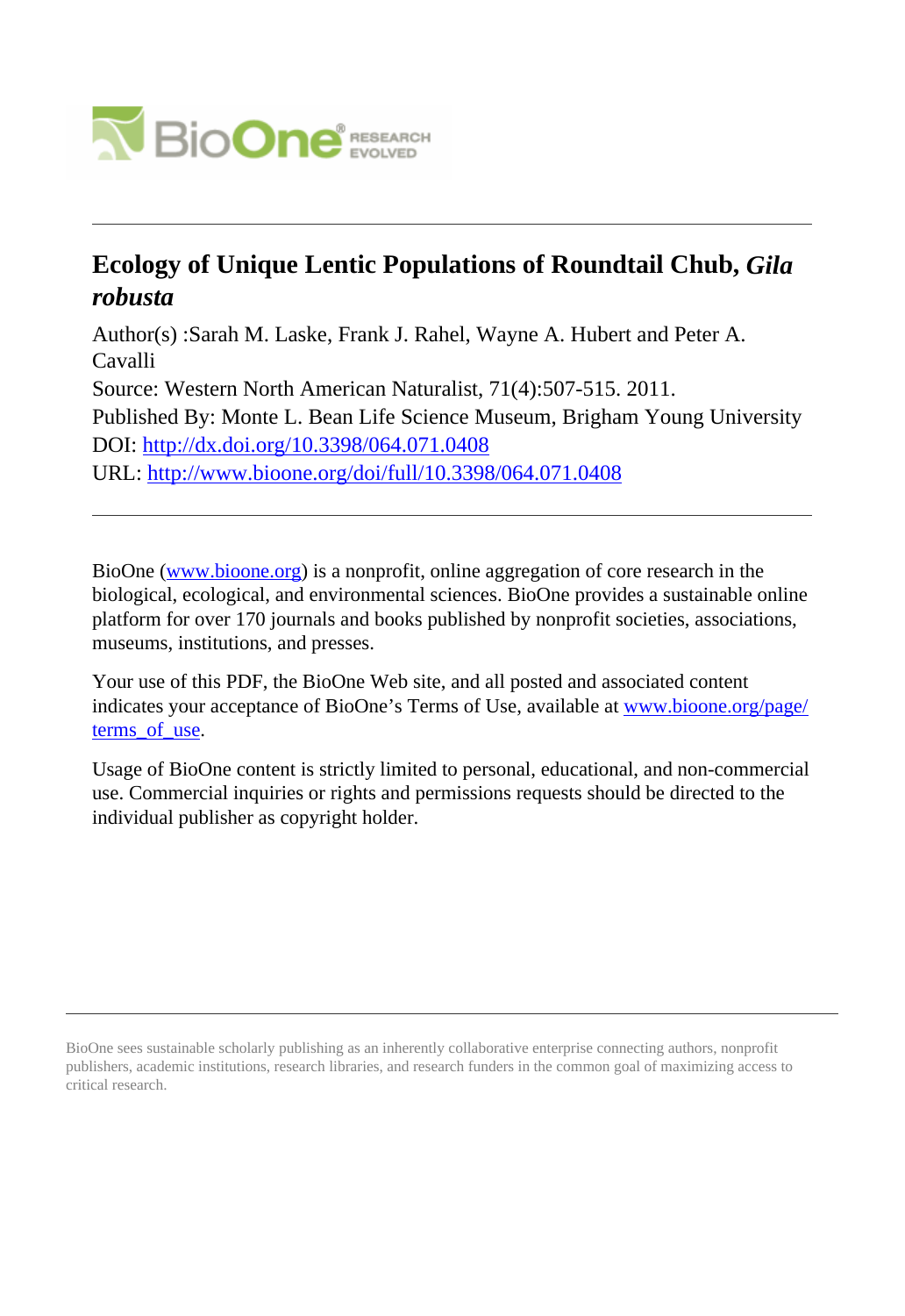## ECOLOGY OF UNIQUE LENTIC POPULATIONS OF ROUNDTAIL CHUB, *GILA ROBUSTA*

## Sarah M. Laske<sup>1,3</sup>, Frank J. Rahel<sup>1</sup>, Wayne A. Hubert<sup>1</sup>, and Peter A. Cavalli<sup>2</sup>

ABSTRACT.—Although roundtail chub (*Gila robusta*) is generally considered a riverine species, 6 natural lakes in the upper Green River basin, Wyoming, have resident populations of this fish. In 2 of the lakes, Halfmoon and Little Halfmoon, we investigated the ecology of resident roundtail chub, including their habitat use, diet, weight–length relationships, growth, and reproduction. Lentic roundtail chub used littoral and mid-depth benthic habitats most often, with the highest catch rates in littoral habitats. Roundtail chub were rarely caught in pelagic or deep benthic habitats. Opportunistic foraging was observed in both lakes, with roundtail chub consuming terrestrial and aquatic insects, vegetation, and fish. Roundtail chub from both lakes had weight–length relationships similar to those reported for lotic populations but slower annual growth rates. Fish in spawning condition were captured from mid-June to late July when water temperatures ranged from 8.7 to 18.3 °C and snowmelt runoff was at its maximum. Knowledge of roundtail chub ecology in lentic systems will influence management decisions and conservation actions important to preserving this species in the Colorado River basin.

RESUMEN.—A pesar de que la carpita cola redonda (*Gila robusta*) se considera generalmente una especie de río, seis lagos naturales en la cuenca alta del Río Green, Wyoming tienen poblaciones residentes de este pez. En dos de los lagos, Halfmoon (Media luna) y Little Halfmoon (Pequeña media luna), investigamos la ecología de carpitas cola redonda residentes, incluyendo su uso de hábitat, dieta, la relación entre peso y longitud, crecimiento y reproducción. Las carpitas cola redonda lénticas usaron hábitats litorales y bentónicos de mediana profundidad más a menudo, con las mayores tasas de captura en los hábitats litorales. Las carpitas cola redonda se capturaron raramente en en hábitats pelágicos o bentónicos profundos. En ambos lagos se observó un forrajeo oportunista, en donde la carpita consume insectos terrestres y acuáticos, vegetación y peces. Las carpitas provenientes de ambos lagos tuvieron una relación peso-longitud similar a la reportada en poblaciones lóticas, pero con tasas de crecimiento anual más lentas. Se capturaron peces en condiciones de desove desde mediados de junio hasta finales de julio, cuando la temperatura en el agua osciló entre 8.7 y 18.3 °C, y cuando el derretimiento de la nieve estaba en su máximo. El conocimiento de la ecología de la carpita cola redonda en sistemas lénticos ayudará a influí en las decisiones de manejo y en las acciones para la conservación, las cuales son importantes para preservar esta especie en la cuenca del Río Colorado.

Roundtail chub (*Gila robusta*) is endemic to the Colorado River basin and is widely recognized as a riverine fish (Minckley and Deacon 1968, Bezzerides and Bestgen 2002). However, the species is not restricted to lotic systems. A few endemic populations inhabit natural lakes where they may have unique evolutionary and conservation value (Moritz 1994, Kern et al. 2007).

Once abundant in the Colorado River basin, roundtail chub remain in only 45% of their historical range (Bezzerides and Bestgen 2002). This rangewide decline is due to dams, water diversions, and nonnative fish introductions (Minckley and Deacon 1968, Bezzerides and Bestgen 2002, Olden and Poff 2005, Gill et al. 2007). Roundtail chub is listed as a species of concern in Arizona, Colorado, and Wyoming, as threatened in Utah and endangered in New

Mexico (Bezzerides and Bestgen 2002), and as a candidate for listing in the lower Colorado River basin under the Endangered Species Act (USFWS 2009).

Lotic populations are harmed by reservoirs and water diversions that fragment populations, alter habitat, and serve as refuges for exotic spe cies (Bestgen and Propst 1989, Martinez et al. 1994, Compton et al. 2008). Roundtail chub declines in impoundments are common after reservoir construction (Martinez et al. 1994, Bezzerides and Bestgen 2002), but the species appears to persist in some Colorado reservoirs ( J. Logan, Colorado Division of Wildlife, personal communication; Ewert 2010). However, this persistence may be due to immigration from nearby stream populations.

Lentic populations of roundtail chub exist in 6 natural lakes of the upper Green River basin

<sup>1</sup>University of Wyoming, Department of Zoology and Physiology, 1000 E. University Ave., Laramie, WY 82071.

<sup>2</sup>Wyoming Game and Fish Department, 432 E. Mill St., Pinedale, WY 82941.

<sup>3</sup>Present address: School of Fisheries and Ocean Sciences, P.O. Box 757220, University of Alaska Fairbanks, Fairbanks, AK 99775-7220. E-mail: slaske@alaska.edu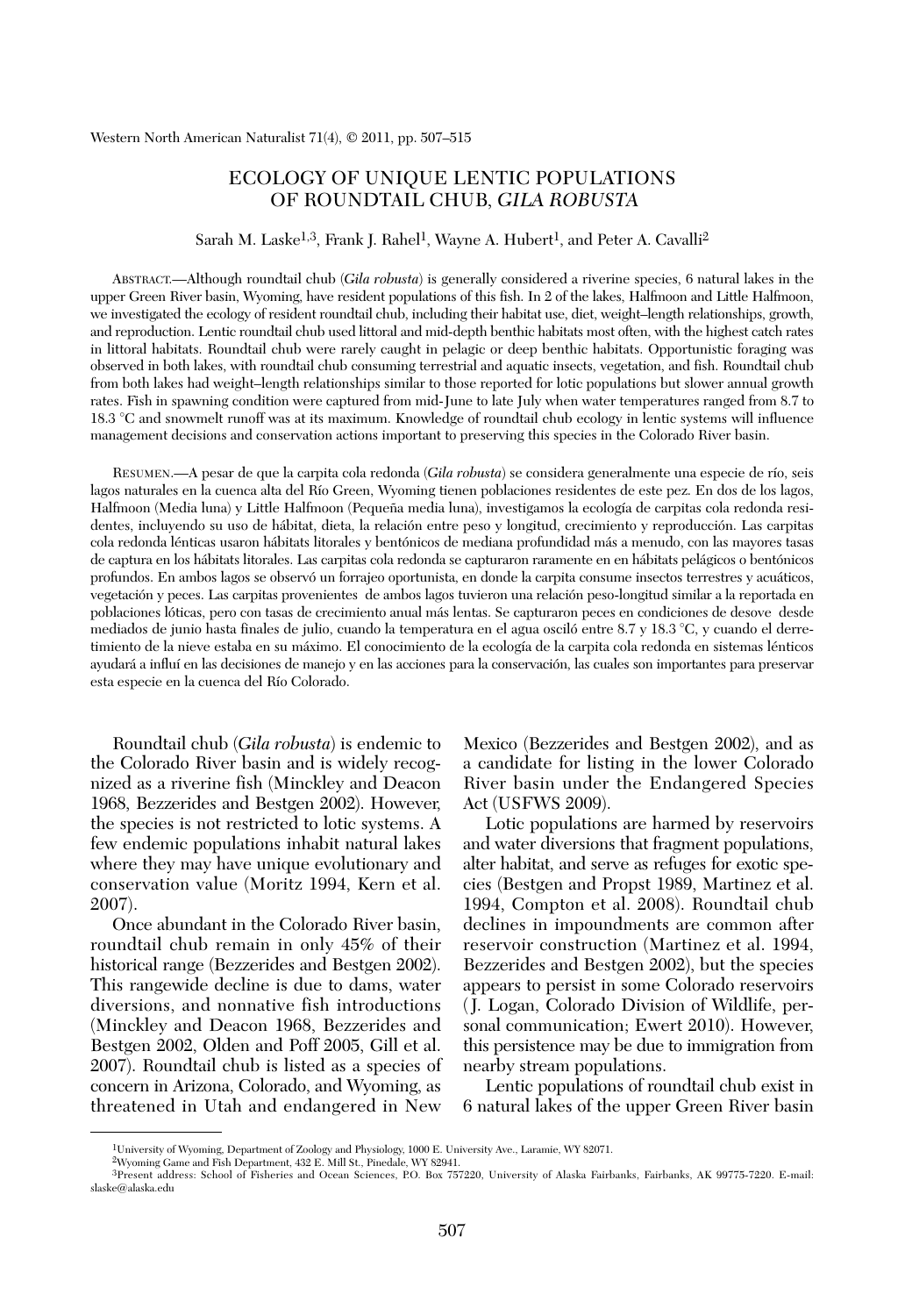

Fig. 1. Lakes of the upper Green River basin, Wyoming, with populations of roundtail chub: New Fork Lake (NF), Willow Lake (W), Fremont Lake (F), Halfmoon Lake (HM), Little Halfmoon Lake (LH), and Burnt Lake (B). Halfmoon and Little Halfmoon lakes were sampled for roundtail chub during this study.

(Kern et al. 2007). Although small dams have been constructed on 4 of the 6 lakes (Tyrrell 2011), these are the only naturally formed lakes in the Colorado River basin where roundtail chub populations occur. Roundtail chub in these lakes are isolated from all other populations of roundtail chub because they are upstream of Fontenelle Dam in Wyoming. These lentic populations are the only ones upstream of Fontenelle Reservoir, as well as the only known natural lake-dwelling populations of this species. These populations are not exposed to the same physiochemical perturbations as lotic populations because dams and water diversions have not altered their environment. Nonetheless, naturalized populations of nonnative predatory fishes such as lake trout (*Salvelinus namaycush*) and brown trout (*Salmo trutta*) may pose a risk to roundtail chub in these natural lakes.

Because roundtail chub have been extirpated from at least one lake (Boulder Lake, Sublette County, WY; Miller 1977, Rhea 2008), there is a need for information on remaining populations. This information could guide management actions, such as the establishment of new popu lations by translocation. The purpose of this article is to describe basic ecological information on endemic roundtail chub populations in natu ral lakes, including habitat use, weight–length

relationships, growth, and reproduction. We also compare data from these lentic populations with previously published information for lotic populations.

## Study Area

Roundtail chub in 2 of the 6 natural lakes with endemic populations were selected for study (Fig. 1). Halfmoon and Little Halfmoon lakes, Sublette County, Wyoming, are in the Pole Creek drainage and connected by 400 m of stream. Halfmoon Lake is upstream of Little Halfmoon Lake. In addition to roundtail chub, both lakes have lake trout, brown trout, rainbow trout (*Oncorhynchus mykiss*), mountain whitefish (*Prosopium williamsoni*), white sucker (*Ca tostomus commersonii*), flannelmouth sucker (*Ca tosto mus latipinnis*), hybrids of white sucker and flannelmouth sucker, mountain sucker (*Ca to sto mus platyrhynchus*), mottled sculpin (*Cottus bairdii*), speckled dace (*Rhinichthys osculus*), and redside shiner (*Richardsonius balteatus*). Halfmoon Lake also has lake chub (*Couesius plumbeus*).

Halfmoon Lake has a surface area of 4.3 km2, maximum depth of 85 m, and surface elevation of 2316 m. The southeast arm of the lake has depths <30 m, with a gently sloping shoreline compared to the steeper northern and southern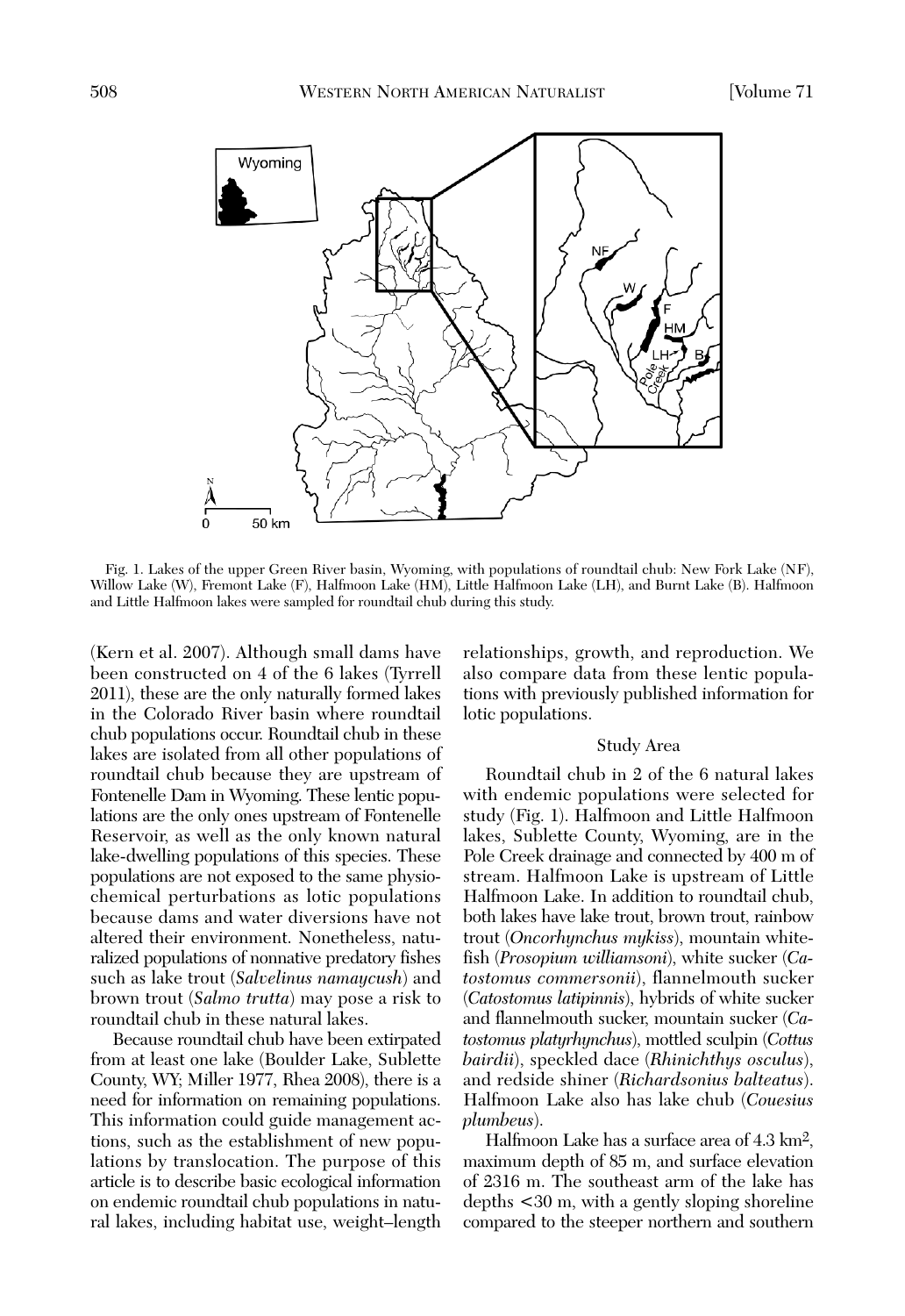shorelines (Leopold 2000). The substrate over much of the lake bottom is unknown, but numerous rocky outcrops occur along the southern and northern shoreline. There are several sandy beaches around the lake: one in the southern arm near Pole Creek's exit from the lake, another near Pole Creek's entrance to the lake, and one along the western shore.

Little Halfmoon Lake has a surface area of 0.24 km2, maximum depth of 17 m, and surface elevation of 2315 m. The northern half of the lake is shallow  $\leq 2.5$  m), with deep water (>15 m) in a narrow area on the south end of the lake. During late spring and early summer, inflowing currents from Pole Creek are evident along the eastern shore of the lake. The substrate is dominated by silt and sand, with isolated patches of dense vegetation in water <4 m deep. The southern shore of the lake has large rock and boulder substrate with water depths  $<$ 1 m.

## **METHODS**

Halfmoon and Little Halfmoon lakes were sampled on alternate weeks from June to August 2008 and from May to August 2009. Sampled habitats included littoral with cover, littoral with no cover, mid-depth benthic, deep benthic, surface pelagic, and deep pelagic. Littoral habitats with cover and littoral habitats with no cover were located in the littoral zones of each lake in depths <6 m. Littoral habitat with cover was defined by boulders, wood, or macrophytes, while littoral habitat without cover had bare sand or gravel substrate. Mid-depth benthic habitat was between 9 and 12 m deep, with unknown substrate. Deep benthic habitat was sampled over unknown substrate at a depth of 30 m in Halfmoon Lake and 15 m in Little Halfmoon Lake. In the pelagic zone, surface pelagic habitat was sampled from the surface to 6 m deep, and deep pelagic habitat from 6 m to 12 m deep.

Overnight gill-net sets of 3 mesh sizes (19, 25, and 32 mm bar mesh) were set to capture roundtail chub. Gill nets were made up of a single-mesh panel  $(15.2 \times 1.8 \text{ m})$  in various combinations for sampling different habitats within the lakes. Single-mesh panel gill nets were used to sample littoral habitat with cover, littoral habitat without cover, and mid-depth benthic habitat in both years. Surface pelagic and deep pelagic habitats were sampled with a

multimesh panel (total dimensions  $45.7 \text{ m} \times$ 5.5 m), each mesh size comprising one-third of the total net area. Deep benthic habitat was sam pled with a multimesh panel (total dimensions  $45.7 \text{ m} \times 1.8 \text{ m}$ , with all sizes tied together. Surface pelagic habitat was sampled only in 2008 and deep benthic habitat only in 2009. Deep pelagic habitat was sampled in both years.

In Halfmoon Lake, 6 sites of each habitat were sampled, 3 sites in each year, except surface pelagic and deep benthic habitats, which were sampled only one year at 3 sites. In Little Halfmoon Lake, the same 3 sites for littoral habitats with and without cover and mid-depth benthic habitat were sampled in both years due to the small size of the lake. Also, 2 sites for the pelagic habitats were sampled in 2008 and one site each for deep benthic and deep pelagic habitats in 2009. Gill nets were set overnight every other day, and mesh sizes were rotated among the sites so that one mesh size did not sample a site more than once in a week.

Each site was sampled 2 times before and 2 times after thermal stratification. To determine when and at what depth stratification occurred, temperature profiles were obtained by lowering a temperature probe (Model YSI-550A, Yellow Springs Instruments, Yellow Springs, OH) from the surface in 1-m increments to a 12-m depth in both lakes in 2008, and to a 30-m depth in Halfmoon Lake and to the bottom (15 m) in Little Halfmoon Lake in 2009.

Analysis of natural log–transformed catchper-unit-effort (CPUE = fish  $\cdot$  100 m<sup>-2</sup>h<sup>-1</sup>) data was performed in JMP 8 (SAS Institute, Inc., Cary, NC). To test for differences between sampling years and sampling periods, the general linear model (GLM) was used with sampling year, habitat type, and sampling period as independent variables, and an independent analysis was conducted for each lake. One-way ANOVA was used to test for differences in CPUE among habitats. The post hoc Tukey– Kramer honestly significant difference (HSD) test was used to determine if there were significant differences between the 3 habitat types included in the model: littoral with cover, littoral with no cover, and mid-depth benthic. An alpha value of 0.05 was used for all tests.

We weighed (in grams) and measured (total length [TL] in millimeters) all roundtail chub. Live roundtail chub were released. Fish that perished in the nets were frozen, and stomachs were removed later to determine gut contents.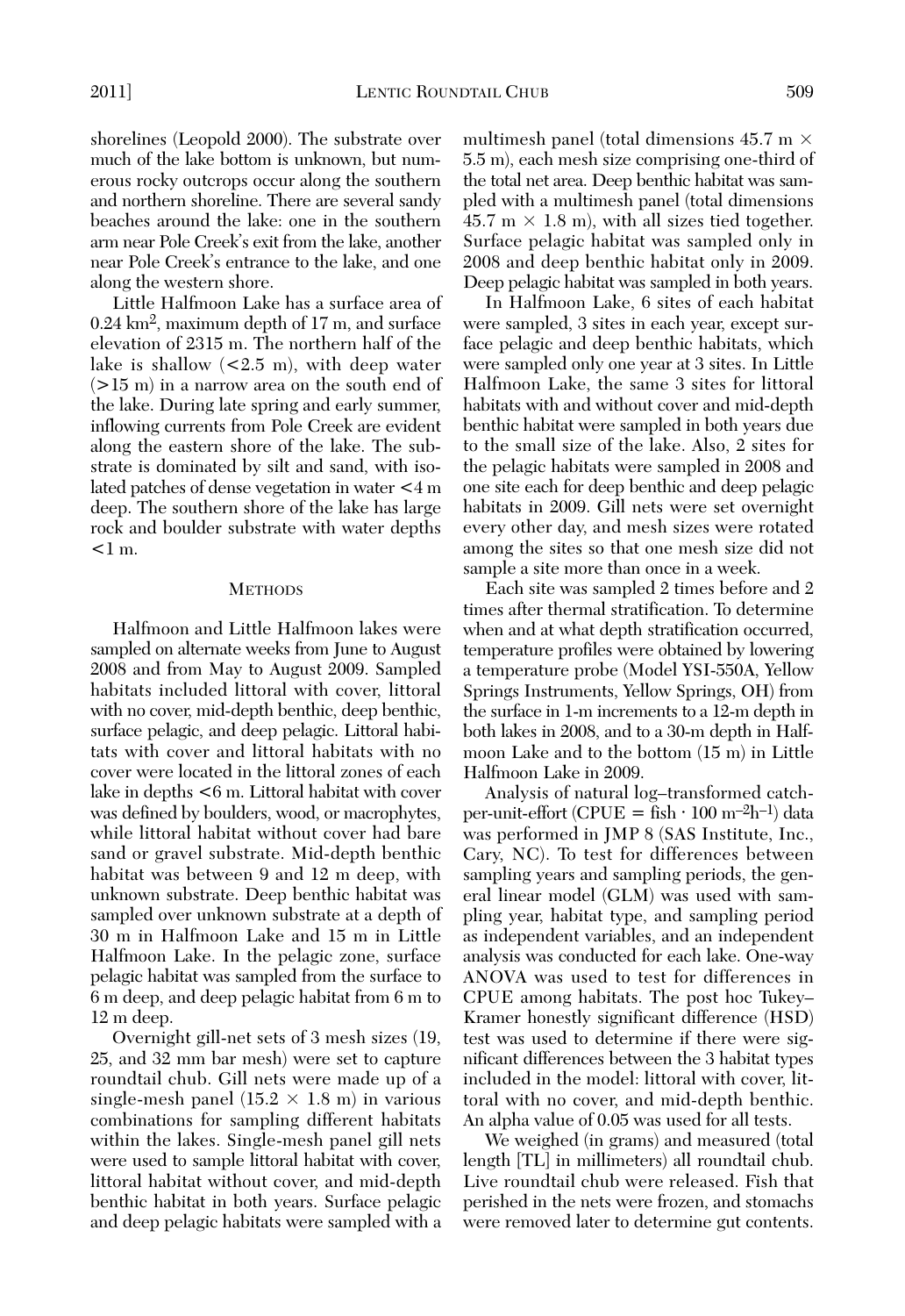

Fig. 2. Mean catch-per-unit-effort (CPUE) of roundtail chub in Halfmoon Lake and Little Halfmoon Lake. Error bars represent one standard error. Tukey–Kramer HSD designations are shown above the bars for 3 habitats: littoral with cover,

All items in stomachs were enumerated and preserved in 95% ethanol. To increase sample size for diet analysis, additional roundtail chub were captured from littoral and mid-depth benthic habitats of Halfmoon Lake in August 2010. All fish were handled in the same way as fish caught in 2008 and 2009. Stomach contents of roundtail chub were summarized by percent occurrence of fish with particular taxa in their stomachs. Frequency distributions for lengths of roundtail chub were examined, and log weight– length relationships (Log  $W = a + b * Log TL$ ) were computed for each lake by fitting a regression line based on all fish captured during the study (JMP 8). Growth estimates  $(mm \cdot year^{-1})$ for roundtail chub were calculated from recaptures of Floy-tagged fish marked in Little Halfmoon Lake by the Wyoming Game and Fish Department in previous years. We noted any roundtail chub that were in spawning condition (males that expressed milt or females that

ex pressed eggs when gently squeezed) and re corded the date, capture location, and water temperature for these fish.

## **RESULTS**

#### Habitat

Temperature profiles indicated that thermal stratification began in early to mid-July in Halfmoon and Little Halfmoon lakes. We considered fish captured before stratification as sampled in the thermally-mixed period and those captured after stratification as sampled in the thermally-stratified period. Roundtail chub were primarily captured in littoral habitats, both those with and without cover, as well as in mid-depth benthic habitats; so these were the only habitats included in the analysis. Roundtail chub were rarely captured in deep benthic, surface pelagic, and deep pelagic habitats (Fig. 2). Year (GLM: Halfmoon Lake, *P* = 0.702; Little Halfmoon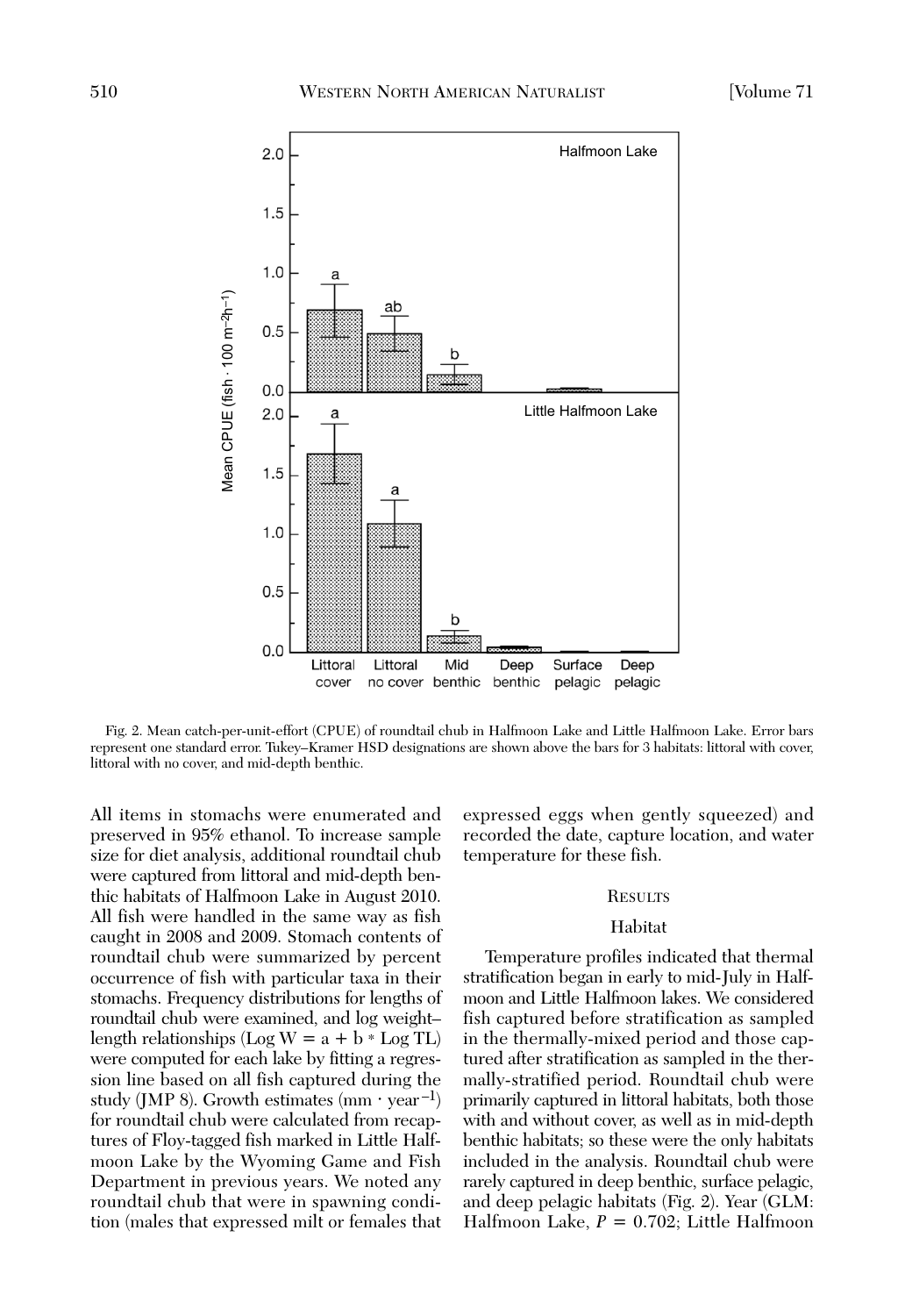Lake,  $P = 0.301$ ) and sampling period (Halfmoon Lake, *P* = 0.592; Little Halfmoon Lake,  $P = 0.427$  were not significant variables accounting for variation in CPUE, indicating that roundtail chub did not change their habitat use between years or as lakes became stratified during summer. Consequently, data from both years and both sampling periods were combined for further analysis of habitat use.

In both lakes, roundtail chub CPUE was highest in littoral habitats, indicating greater use of these areas (one-way ANOVA: Halfmoon Lake, *P* = 0.023; Little Halfmoon Lake, *P* < 0.001). Although there was a trend for CPUE to be higher in littoral habitats with cover than in littoral habitats without cover (Fig. 2), these differences were not statistically significant (Tukey–Kramer HSD: Halfmoon Lake, *P* = 0.753; Little Halfmoon Lake, *P* = 0.084). In Halfmoon Lake, CPUE in littoral habitat with cover was significantly greater than CPUE in mid-depth benthic habitat (Tukey–Kramer HSD:  $P = 0.021$ , but CPUE in littoral habitat without cover was not significantly different from mid-depth benthic habitat (Tukey–Kramer HSD:  $P = 0.116$ ). These results indicate a gradient of relative abundance of roundtail chub from littoral habitats with cover to littoral habitats without cover to mid-depth benthic habitats. In Little Halfmoon Lake, CPUE in both littoral habitat with cover and littoral habitat without cover was significantly greater than in middepth benthic habitat (Tukey–Kramer HSD: with cover,  $P < 0.001$ ; without cover,  $P < 0.001$ ), indicating higher use of littoral habitats by roundtail chub in this lake.

## Diet

Contents of 43 stomachs from fish in Halfmoon Lake and 57 stomachs from fish in Little Halfmoon Lake were analyzed. Ten roundtail chub from Halfmoon Lake and 18 roundtail chub from Little Halfmoon Lake had empty stomachs. Terrestrial insects were the predominant prey type in stomachs (Fig. 3). Roundtail chub also consumed Trichoptera, vegetation, Diptera, Ephemeroptera, and fish. The proportions of roundtail chub with specific taxa in their stomachs varied between the 2 lakes, which may indicate differences in food availability be tween lakes and opportunistic feeding by roundtail chub. Piscivory was rare; only 2 roundtail chub of 252 and 315 mm TL consumed one fish each.

Weight–Length Relationships and Growth

The mean total length of roundtail chub captured in Halfmoon Lake was  $211 \pm 5$  mm ( $n=$ 223, range 120–340 mm TL). The log-weight versus log-length relationship for roundtail chub in Halfmoon Lake was

$$
Log W = -5.273 + 3.078 * Log TL,
$$

where weight (W) was measured in grams and TL was measured in millimeters ( $SE_a = 0.131$ ,  $SE<sub>b</sub> = 0.056, n = 166, r<sup>2</sup> = 0.95, P < 0.0001$ . In Little Halfmoon Lake, the mean total length of captured roundtail chub was  $212 \pm 4$  mm (*n*)  $=$  333, range 158–375 mm TL). The log weight versus log length relationship for roundtail chub in Little Halfmoon Lake was

$$
Log W = -5.032 + 2.973 * Log TL,
$$

where weight (W) was measured in grams and TL was measured in millimeters ( $SE_a = 0.091$ ,  $SE<sub>b</sub> = 0.039, n = 317, r<sup>2</sup> = 0.95, P < 0.0001$ . No significant difference was found between the regression lines for fish from the 2 lakes  $(P = 0.697)$ . Mean annual growth of adult roundtail chub was calculated as 20.4  $\pm$  3.5 mm TL, based on recapture data from 21 fish in Little Halfmoon Lake. Tagged fish ranged from 121 to 216 mm TL at initial capture.

## Reproduction

Forty-two roundtail chub in spawning condition were captured in Halfmoon and Little Halfmoon lakes between 19 June and 29 July when water temperatures ranged from 8.7 to 18.3 °C. The largest catch of fish in spawning condition  $(n = 16)$  occurred approximately midway between the inlet and outlet of Little Halfmoon Lake on 26 June 2009, in littoral habitat with sand substrate when the water temperature was 10.5 °C and the lake was not stratified. Current from the inflow of Pole Creek was evident at this location. Capture of fish in spawning condition corresponded with the peak and descending limb of snowmelt runoff (USGS gauge data, 09205000 New Fork River, near Big Piney, Wyoming). The mean length of females in spawning condition was  $241 \pm 37$  mm TL  $(n = 9)$  with a mean weight of  $120 \pm 78$  g (*n* = 7). Males in spawning condition were smaller, with a mean length of  $200 \pm 8$  mm TL  $(n = 33)$  and mean weight of  $66 \pm 8$  g  $(n = 32)$ . The smallest spawning female captured had a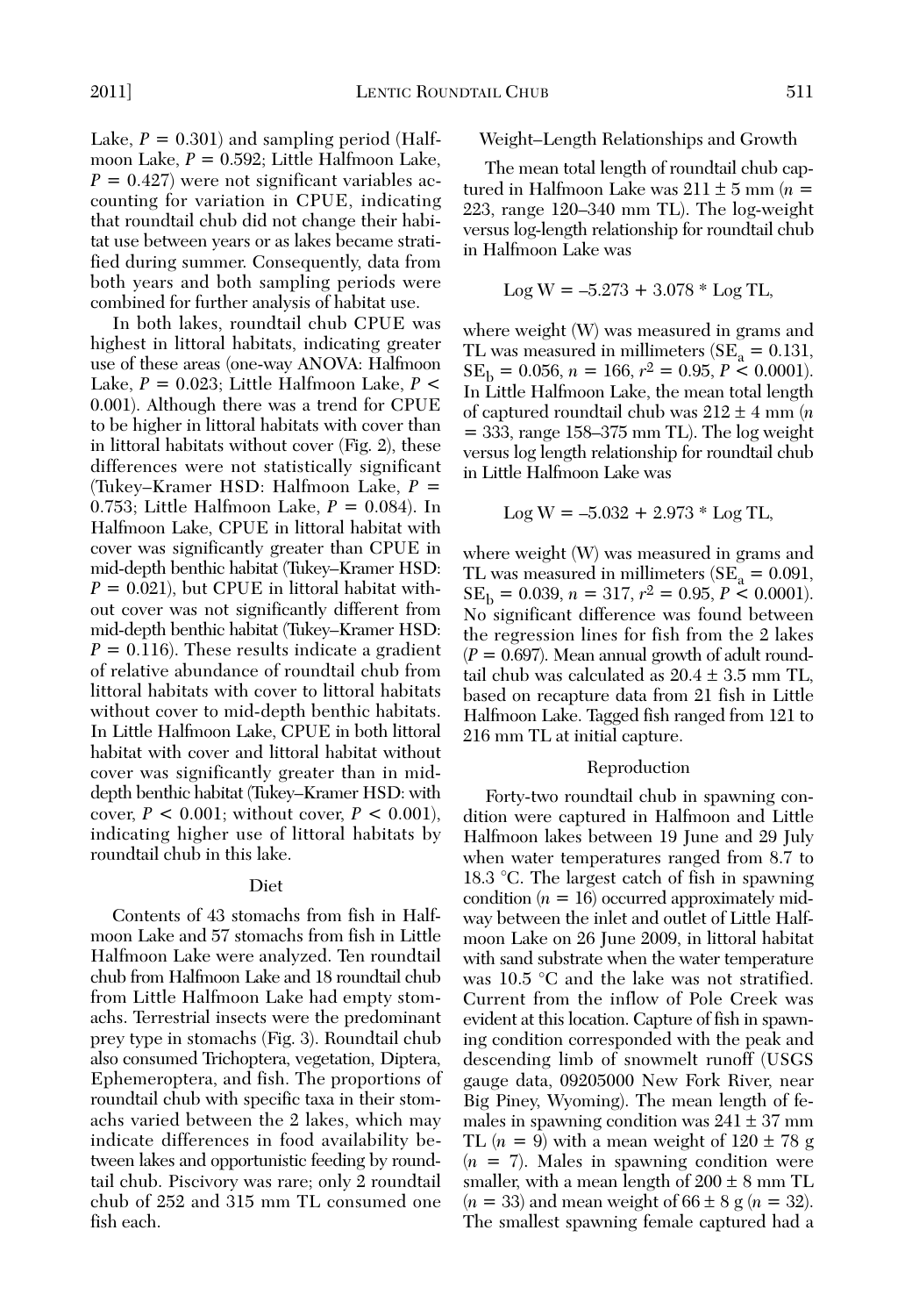

Fig. 3. The proportion of sampled roundtail chub in Halfmoon Lake and Little Halfmoon Lake that consumed a given item. The category labeled "invertebrate" refers to unidentified insects of either terrestrial or aquatic origin.

length of 180 mm TL, and the smallest spawning male had a length of 168 mm TL.

## **DISCUSSION**

Roundtail chub in Halfmoon and Little Halfmoon lakes predominantly used littoral habitats with or without cover. Littoral habitats in the lakes have low to zero current velocity and a variety of substrate and cover types that may create conditions similar to those of pool habitat in streams, where roundtail chub are known to occur (Bestgen 1985, Barrett and Maughan 1995, Bottcher 2009). In some streams, loss of pool habitat or low densities of pools are a limiting factor for roundtail chub (Bower et al. 2008, Bottcher 2009). In addition to pools, roundtail chub use a variety of habitat features, including boulder, gravel, and sand substrates; overhanging and submerged vegetation; and wood debris (Bestgen and Propst 1989, Barrett and Maughan 1995, Brouder et al. 2000)—all of which are present in the littoral zones of Halfmoon and Little Halfmoon lakes. The array of habitat features is important to roundtail chub, and in stream systems the roundtail chub's abundance is related to habitat diversity (McAda et al. 1980, Bestgen and Propst 1989, Bottcher 2009). Because habitat diversity is critical for roundtail chub population persistence in stream systems (McAda et al. 1980, Bestgen and Propst 1989, Bottcher 2009), it is likely critical in lake systems as well.

Roundtail chub adults in lotic systems have been described as omnivorous (Vanicek and Kramer 1969, Greger and Deacon 1988, Quist et al. 2006), and we found that roundtail chub diets in the 2 natural lakes were similar to those described for lotic systems. Roundtail chub in Muddy Creek, Wyoming (Quist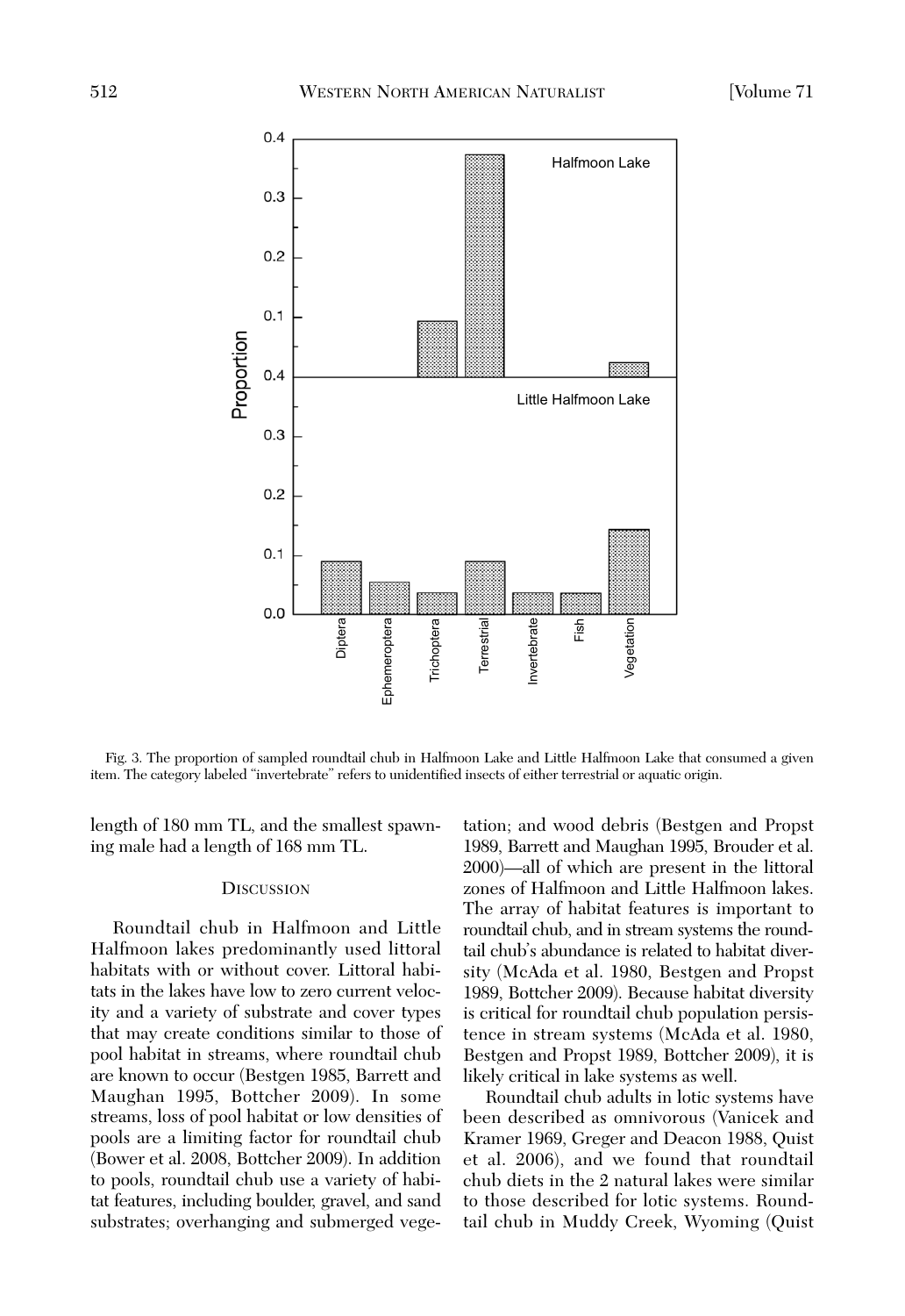et al. 2006), and the Green River, Utah (Vanicek and Kramer 1969), consumed terrestrial insects, vegetation, aquatic insects, and fish. Roundtail chub in lotic systems have been observed to become piscivorous at 100 mm TL (Vanicek and Kramer 1969, Quist et al. 2006), but piscivory by roundtail chub <250 mm TL was not observed in fish sampled from the 2 natural lakes during this study. The Wyoming Game and Fish Department observed piscivory in roundtail chub as small as 213 mm TL in Little Halfmoon Lake, but fish smaller than this were not examined (Wyoming Game and Fish Department, unpublished data). Percent occurrence of fish in the diets of roundtail chub in lotic systems has ranged from 8% to 15% (Vanicek and Kramer 1969, Quist et al. 2006), while percent occurrence of fish in roundtail chub stomachs we sampled was merely 2%. However, the Wyoming Game and Fish Department has observed piscivory in 23% of sampled roundtail chub from Little Halfmoon Lake (Wyoming Game and Fish Department, unpub lished data). Discrepancies in proportions of piscivorous roundtail chub and total length when piscivory begins were observed for roundtail chub in the study lakes. Further investigation is needed to elucidate this relationship, as our sample sizes were relatively small.

Comparison of weight–length regressions showed no evidence that body condition of roundtail chub in the 2 lentic populations differed from body condition of roundtail chub in lotic populations. The weight–length regression lines from fish sampled from the Halfmoon Lake roundtail chub population were not significantly different from those in the Green River, Utah (within 95% confidence limits; Vanicek and Kramer 1969), and the Verde River, Arizona (Brouder et al. 2000), populations. The same was observed for roundtail chub from Little Halfmoon Lake and the Verde River. In some cases, a fish species adapted to lotic environ ments, such as roundtail chub, may exhibit reduced body condition in lentic systems (Kruse and Hubert 1997, Rypel et al. 2006), but this pattern was not evident for roundtail chub in the 2 natural lakes.

Information regarding roundtail chub growth is sparse, with no information on growth in the upper Colorado River basin or in lentic environ ments. The growth rates observed in Little Halfmoon Lake were less than those

observed in the Verde River, Arizona, where fish of similar lengths grew an additional 13 mm per year (Brouder et al. 2000). Because growth rates in fish are dependent on tempera ture, this discrepancy may be due to the colder summer water temperatures and shorter growing season in the study lakes compared to temperatures and season length at lowerelevation and lower-latitude sites in Arizona.

The time of year when roundtail chub are reproductively active may depend on their location in the Colorado River basin, as dictated by water temperatures and timing of runoff. Roundtail chub in the lower Colorado River basin have been found in spawning condition from mid-April to mid-May (Brouder et al. 2006), while fish in the upper basin appear to spawn from mid-May to late July (Vanicek and Kramer 1969, Kaeding et al. 1990, Karp and Tyus 1990). The threshold water temperature for roundtail chub to reproduce has been estimated at 18 °C (Vanicek and Kramer 1969). However, roundtail chub in spawning condition have been captured at 14.5 °C in the Yampa and Green rivers, Colorado (Karp and Tyus 1990), and were observed beginning at 8.7 °C in Little Halfmoon Lake, which greatly reduces the previous estimate of water temperature threshold for spawning. Reports from the upper Colorado River basin consistently describe roundtail chub to be in spawning condition during the peak and descending limb of the hydrograph associated with the period of spring runoff (Kaeding et al. 1990, Karp and Tyus 1990). Because roundtail chub reproduce at a wide range of temperatures throughout the basin, peak runoff may be a critical cue for roundtail chub to reproduce.

Knowledge of roundtail chub ecology in these natural lentic systems can aid in developing management and conservation actions for resident populations in lakes and reservoirs. Further study is needed to elucidate the relationship between age and length for roundtail chub in the lakes and to understand how these populations compare with others in the basin in regards to diet composition and timing of reproduction. It would also be beneficial to explore mechanisms responsible for the extirpation of roundtail chub from Boulder Lake, particularly the interaction between nonnative predators and habitat conditions. With the information we have gathered, translocation and establishment of roundtail chub populations in new lentic habitats should be possible,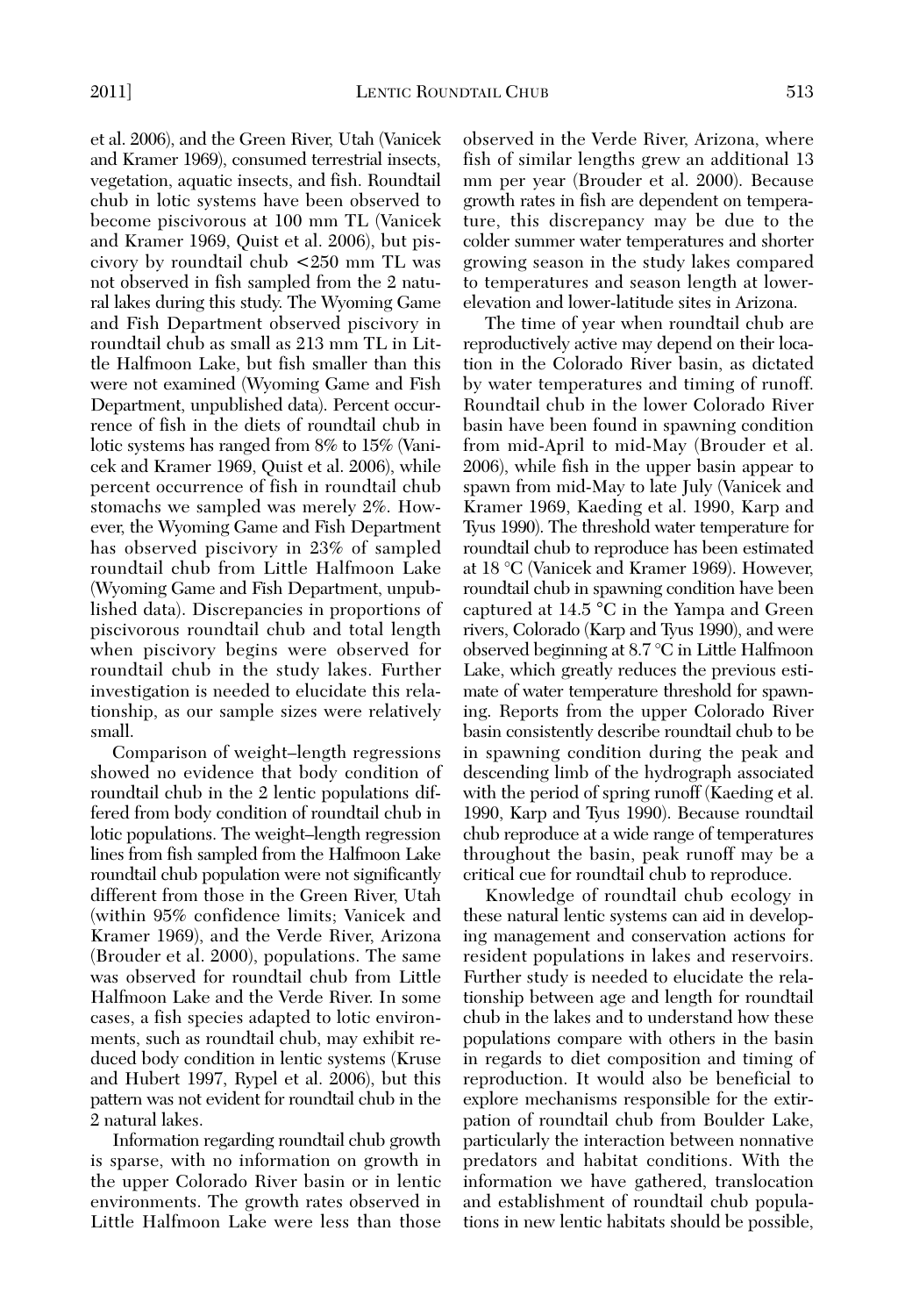since this species is able to survive, grow, and reproduce in the lakes we studied. Our data indicate that roundtail chub can reproduce at colder temperatures than were recorded for most populations previously studied (Vanicek and Kramer 1969, Karp and Tyus 1990, Brouder et al. 2000) and that roundtail chub can live at high elevations (Bezzerides and Bestgen 2002). If roundtail chub are relocated to additional lakes or if new reservoirs are constructed, suitable habitat such as extensive littoral areas with habitat diversity should be available to meet their life history needs.

#### **ACKNOWLEDGMENTS**

We thank Ronald Brunson, Jenn Logan, Stephanie Carman, Tim Grosh, Kevin Terry, Matt Breen, David Propst, Anna Senecal, and Kevin Gelwicks for the information they provided regarding roundtail chub in standing waters of the Colorado River basin. Also, we thank John Pokallus, Jenny Harris, Jessica Julien, and Kyle Blake for their help in the field and laboratory and Kenneth Gerow, David Zafft, Mark McKinstry, and K.J. Reddy for their help with this research. We also thank 3 reviewers for their comments in developing this manuscript. Funding was provided by the U.S. Bureau of Reclamation and the Wyoming Game and Fish Department and the State Wildlife Grant Program.

## LITERATURE CITED

- BARRETT, P.J., AND O.E. MAUGHAN. 1995. Spatial habitat selection of roundtail chub (*Gila robusta*) in two central Arizona streams. Southwestern Naturalist 40: 301–307.
- BESTGEN, K.R. 1985. Distribution, biology and status of the roundtail chub, *Gila robusta*, in the Gila River basin, New Mexico. Master's thesis, Department of Fishery and Wildlife Biology, Colorado State University, Fort Collins, CO.
- BESTGEN, K.R., AND D.L. PROPST. 1989. Distribution, status, and notes on the ecology of *Gila robusta* (Cyprinidae) in the Gila River drainage, New Mexico. Southwestern Naturalist 34:402–412.
- BEZZERIDES, N., AND K.R. BESTGEN. 2002. Status review of roundtail chub *Gila robusta*, flannelmouth sucker *Catostomus latipinnis*, and bluehead sucker *Catostomus discobolus* in the Colorado River basin. Larval Fish Laboratory Contribution 118, Colorado State University, Fort Collins, CO.
- BOTTCHER, J.L. 2009. Maintaining population persistence in the face of an extremely altered hydrograph: implications for the sensitive fishes in a tributary of the Green River, Utah. Master's thesis, Utah State Univer sity, Logan, UT.
- BOWER, M.R., W.A. HUBERT, AND F.J. RAHEL. 2008. Habitat features affect bluehead sucker, flannelmouth sucker, and roundtail chub across a headwater tributary system in the Colorado River basin. Journal of Freshwater Ecology 23:347–357.
- BROUDER, M.J., D.D. ROGERS, AND L.D. AVENETTI. 2000. Life history and ecology of the roundtail chub *Gila robusta*, from two streams in the Verde River basin. Technical Guidance Bulletin No. 3. Arizona Game and Fish Department, Phoenix, AZ.
- \_\_\_\_\_\_. 2006. Observations on the reproductive biology of roundtail chub, *Gila robusta*, in the upper Verde River, Arizona. Western North American Naturalist 66: 260–262.
- COMPTON, R.I., W.A. HUBERT, F.J. RAHEL, M.C. QUIST, AND M.R. BOWER. 2008. Influences of fragmentation on three species of native warmwater fish in a Colorado River Basin headwater stream system, Wyoming. North American Journal of Fisheries Management 28: 1733–1743.
- EWERT, J. 2010. Wolford Mountain Reservoir, fish survey and management data. Colorado Division of Wildlife. Available from: http://wildlife.state.co.us/Fishing/ Reports/FisherySurveySummaries/.
- GILL, C.J., K.R. GELWICKS, AND R.M. KEITH. 2007. Current distribution of bluehead sucker, flannelmouth sucker, and roundtail chub in seven subdrainages of the Green River, Wyoming. American Fisheries Society Symposium 53:121–128.
- GREGER, P.D., AND J.E. DEACON. 1988. Food partitioning among fishes of the Virgin River. Copeia 1988:314–323.
- KAEDING, L.R., B.D. BURDICK, P.A. SCHRADER, AND C.W. MCADA. 1990. Temporal and spatial relations between the spawning of humpback chub and roundtail chub in the upper Colorado River. Transactions of the American Fisheries Society 119:135–144.
- KARP, C.A., AND H.M. TYUS. 1990. Humpback chub (*Gila cypha*) in the Yampa and Green rivers, Dinosaur National Monument, with observations on roundtail chub (*G. robusta*) and other sympatric fishes. Great Basin Naturalist 50:257–264.
- KERN, A., R. KEITH, AND K. GELWICKS. 2007. Green River watershed native non-game fish species report: phase II. Wyoming Game and Fish Department, Laramie, WY.
- KRUSE, C.G., AND W.A. HUBERT. 1997. Proposed standard weight  $(W_s)$  equations for interior cutthroat trout. North American Journal of Fisheries Management 17:784–790.
- LEOPOLD, L.B. 2000. Temperature profiles and bathymetry of some high mountain lakes. Proceedings of the National Academy of Sciences 97:6267–6270.
- MARTINEZ, P.J., T.E. CHART, M.A. TRAMMELL, J.G. WULL-SCHLEGER, AND E.P. BERGERSEN. 1994. Fish species composition before and after construction of a main stem reservoir on the White River, Colorado. Environmental Biology of Fishes 40:227–239.
- MCADA, C.W., C.R. BERRY JR., AND C.E. PHILLIPS. 1980. Distribution of fishes in the San Rafael River system of the upper Colorado River basin. Southwestern Naturalist 25:41–49.
- MILLER, D.D. 1977. Programmed creel census on Boulder Lake, June–September 1976. Wyoming Game and Fish Department, Cheyenne, WY.
- MINCKLEY, W.L., AND J.E. DEACON. 1968. Southwestern fishes and the enigma of "endangered species." Science 159:1424–1432.